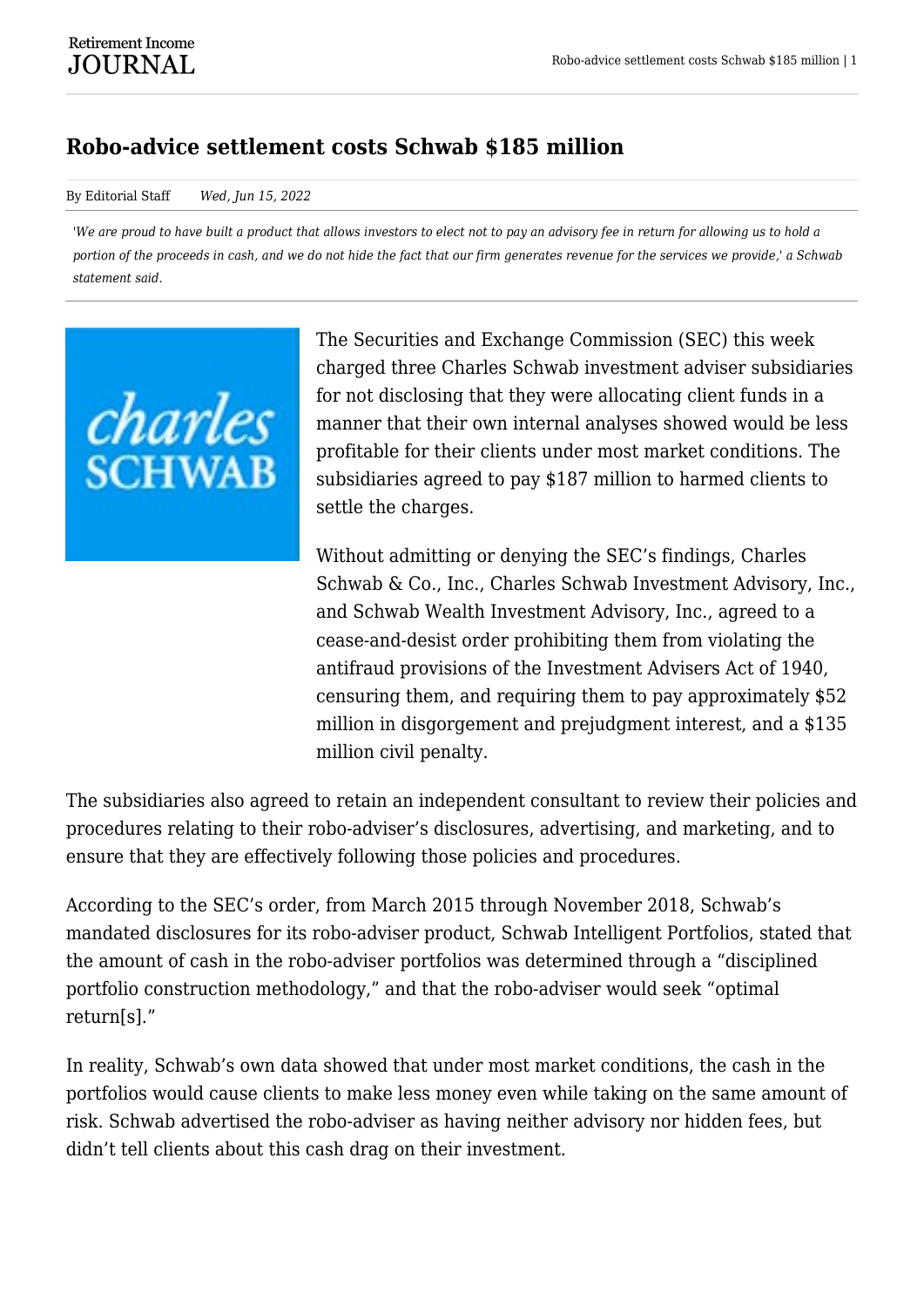Schwab swept money from the cash allocations in the robo-adviser portfolios to its affiliate bank, loaned it out, and then kept the difference between the interest it earned on the loans and what it paid in interest to the robo-adviser clients, the SEC said.

"Schwab claimed that the amount of cash in its robo-adviser portfolios was decided by sophisticated economic algorithms meant to optimize its clients' returns when in reality it was decided by how much money the company wanted to make," said Gurbir S. Grewal, Director of the SEC's Division of Enforcement.

According to a release from Schwab:

The Charles Schwab Corporation reached a settlement with the US Securities and Exchange Commission to resolve an investigation into historical disclosures related to the Schwab Intelligent Portfolios (SIP) advisory solution, according to a release this week.

Under the terms of the settlement, Schwab will deposit \$186.5 million into a Fair Fund account for distribution to affected investors. Schwab will also retain an Independent Compliance Consultant to review its current supervisory, compliance, and other policies and procedures concerning SIP-related disclosures, advertising, and marketing communications with clients or potential clients.

As disclosed in a Form 8-K filing dated July 1, 2021, Schwab's second quarter 2021 financial results included a liability and related non-deductible charge of \$200 million in connection with the settlement.

Excerpts from the company's official statement include:

Schwab has resolved a matter with the SEC regarding certain historic disclosures and advertising related to Schwab Intelligent Portfolios between 2015-2018, and we are pleased to put this behind us. The SEC Order acknowledges that Schwab addressed these matters years ago.

In entering the settlement, Schwab neither admits nor denies the allegations in the SEC's Order. SIP was designed to provide clients competitive returns across different market environments, and the ability to help weather volatility or challenging market conditions over time. The service recommends a diversified portfolio based on a client's goals, time horizon and risk profile, and keeps the allocation consistent through automated rebalancing as markets.